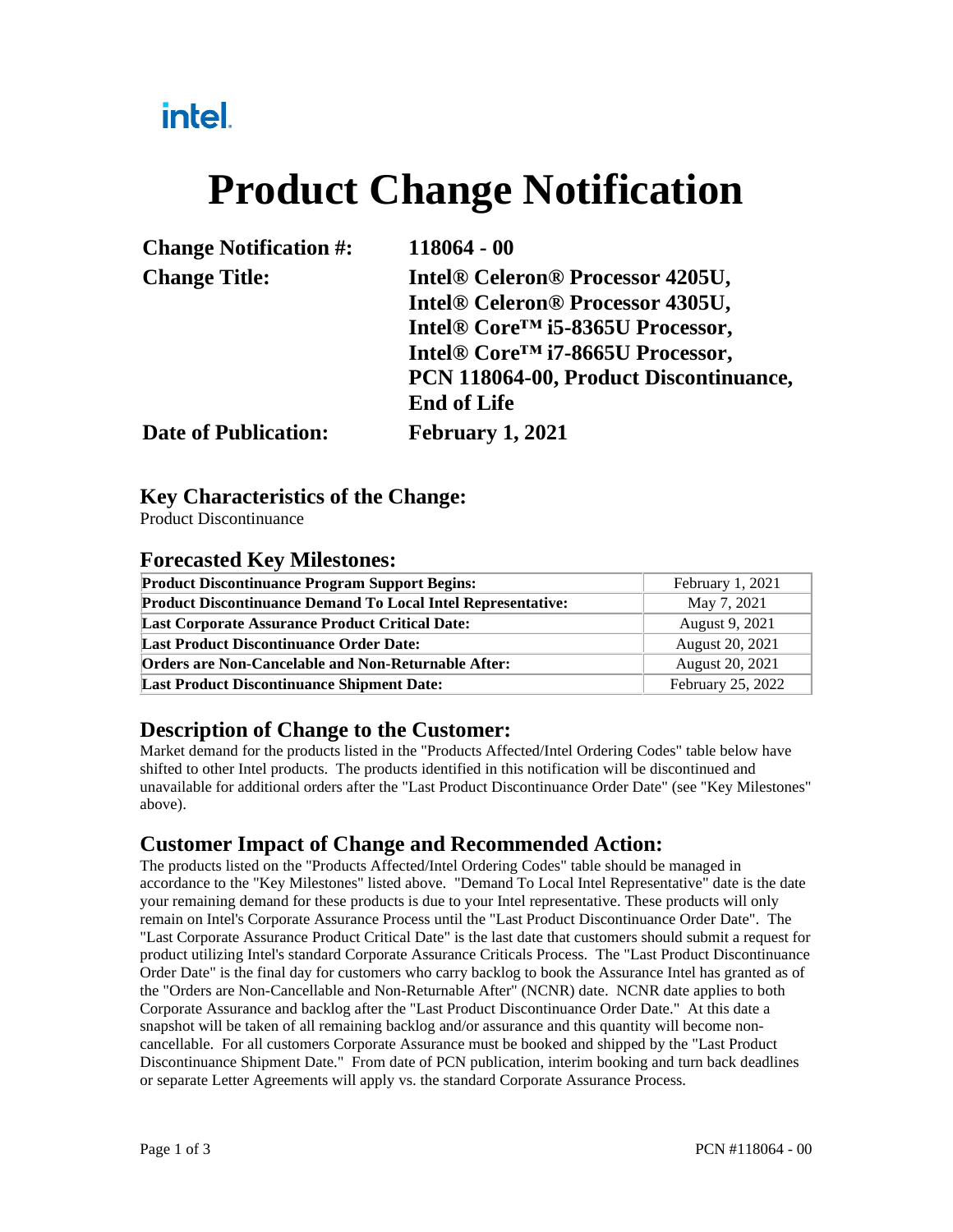| <b>Marketing Name</b>                                    | <b>Product Code</b> | S-Spec        | MM#    | <b>Stepping</b> |
|----------------------------------------------------------|---------------------|---------------|--------|-----------------|
| Intel® Core <sup>™</sup> i7-8665U Processor              | CL8068404064305     | <b>S RF9W</b> | 999C2V | V <sub>0</sub>  |
| Intel <sup>®</sup> Core <sup>TM</sup> i5-8365U Processor | CL8068404064503     | S RF9Z        | 999C2Z | V <sub>0</sub>  |
| Intel <sup>®</sup> Celeron <sup>®</sup> Processor 4305U  | CL8068404066103     | S RFA5        | 999C35 | V <sub>0</sub>  |
| Intel <sup>®</sup> Celeron <sup>®</sup> Processor 4205U  | CL8068404080807     | S RFG2        | 999FFI | V <sub>0</sub>  |

### **Products Affected / Intel Ordering Codes:**

### **PCN Revision History:**

| <b>Date of Revision:</b> | <b>Revision Number:</b> | Reason:                  |
|--------------------------|-------------------------|--------------------------|
| February 1, 2021         | 00                      | Originally Published PCN |